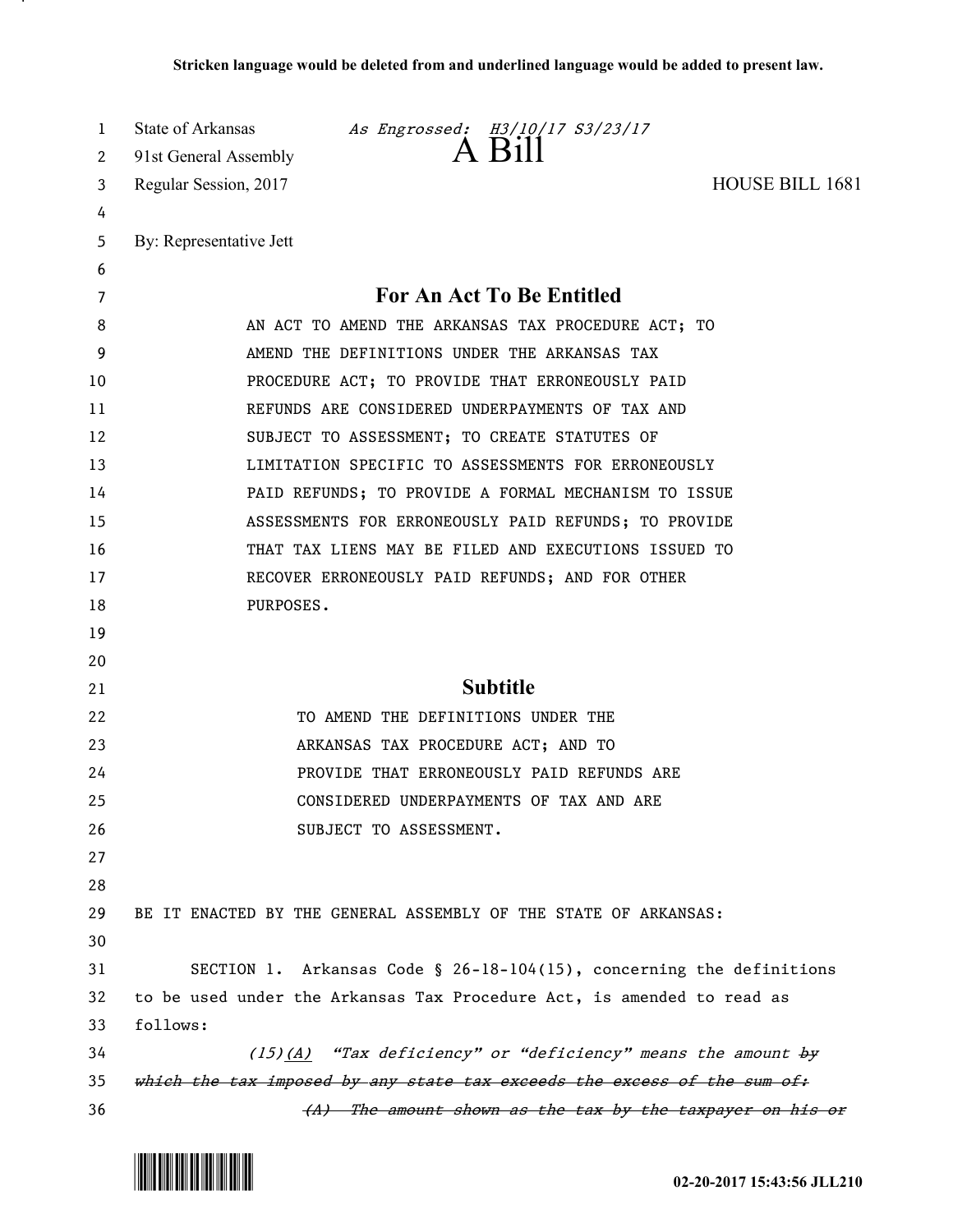1 her return if a return was made by the taxpayer; plus 2 (B) The amounts previously assessed or collected without 3 assessment as a deficiency of tax owed by a taxpayer that is not paid when due. (B) "Tax deficiency" or "deficiency" includes an underpayment of tax; SECTION 2. Arkansas Code § 26-18-104(18), concerning the definitions to be used under the Arkansas Tax Procedure Act, is amended to read as follows: (18)(A) "Underpayment" means the difference between the state tax paid and the amount required to be paid under the particular state tax 13 law in question. 14 (B) "Underpayment" includes an erroneously paid refund; and SECTION 3. Arkansas Code § 26-18-104, concerning the definitions to be used under the Arkansas Tax Procedure Act, is amended to add an additional subdivision to read as follows: (19) "Erroneously paid refund" means a refund of tax received by a taxpayer that was not entitled to receive the refund. SECTION 4. Arkansas Code § 26-18-306, concerning the time limitations for assessments, collection, refunds, and prosecution under the Arkansas Tax Procedure Act, is amended to add an additional subsection to read as follows: (n)(1) Except as provided in subdivision (n)(2) of this section, an assessment to recover an erroneously paid refund shall not be made after the expiration of three (3) years from the date of the refund warrant. (2) However, an assessment may be made at any time to recover an erroneously paid refund that was paid as a result of fraud or misrepresentation by the taxpayer. SECTION 5. Arkansas Code § 26-18-403, concerning proposed assessments under the Arkansas Tax Procedure Act, is amended to add an additional subsection to read as follows: (c)(1) An erroneously paid refund is a tax deficiency and is subject

02-20-2017 15:43:56 JLL210